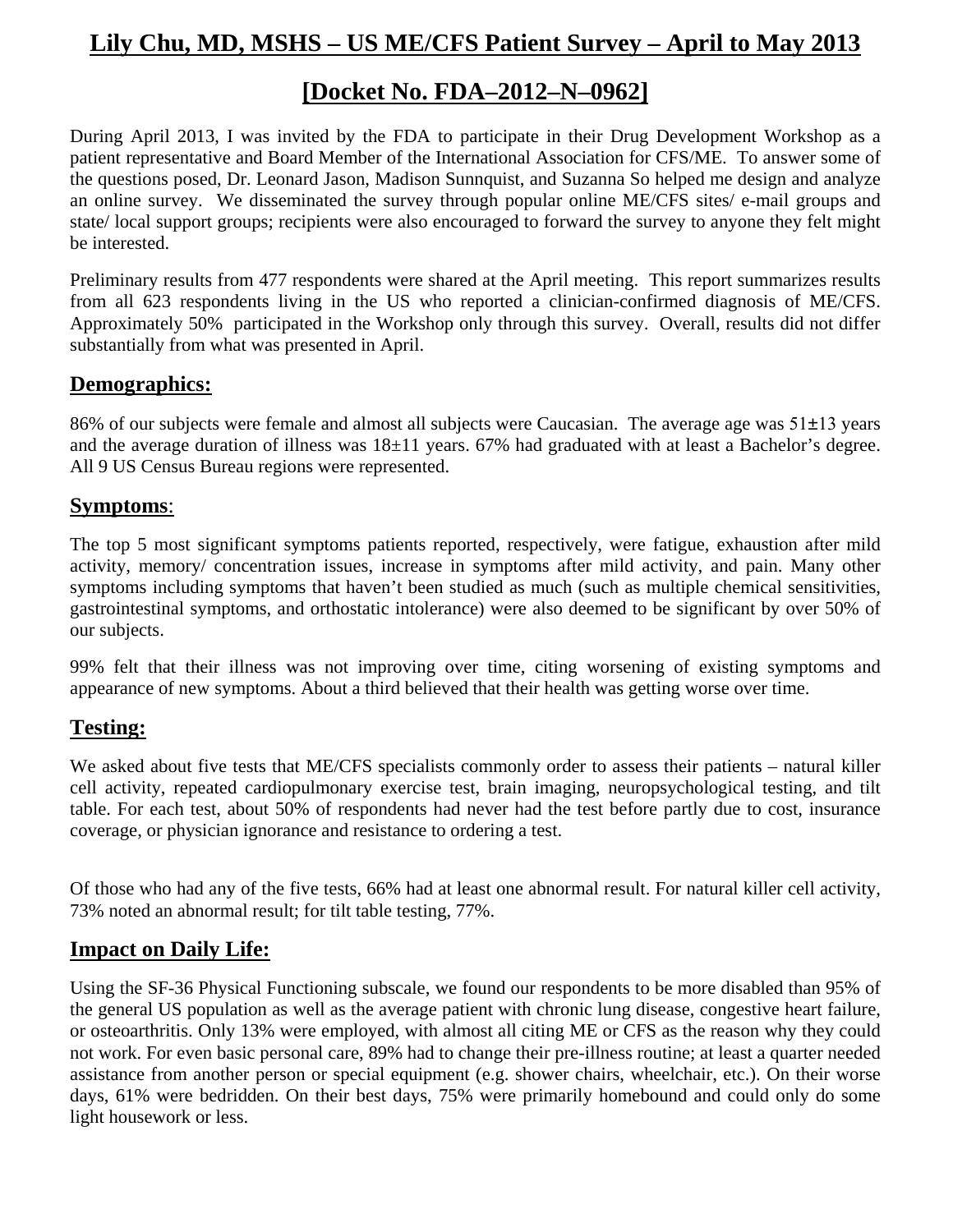## **Perspectives on Current Treatment:**

The overwhelming majority of people felt current treatments were not helpful or only slightly helpful but not enough to improve their day-to-day functioning. Patients repeatedly wrote about the need for diseasemodifying treatments and not only for treatments that helped control symptoms.

We asked about how well currently recommended treatments worked. These treatments were cited as helpful by more than 50% of subjects:

- for the overall illness balancing rest with activity, restricting or modifying physical/ mental activities
- for sleep CPAP, over-the-counter medicines (such as Benadryl/ Tylenol PM), zolpidem, eszoplicone, tricyclic antidepressants, trazodone, benzodiazepines
- for pain short/ long-acting opioids, flexeril, ibuprofen, chiropractor, biofeedback/ meditation
- for cognition behavioral measures such as reminder notes

Behavioral measures were cited as essential in helping subjects cope with symptoms and daily activities but were noted to neither alter the course of illness nor substantially improve symptoms. We asked about antivirals, antibiotics, and immunomodulators but clear answers were not forthcoming due to mixed effects from the drugs (including side effects), uncertainty about benefit, or low numbers of respondents.

Subjects were also given space to note any additional treatments that they found useful for the above symptoms. Following are some that were commonly mentioned.

- for the overall illness 45% of those who wrote about Vitamin B12 (intramuscular or sublingual) found it helpful, others cited magnesium and various vitamins
- for sleep gamma-hydroxybutyric acid, cyclobenzaprine/ flexeril particularly for those with nocturnal pain, and valerian
- for pain 58% of those who wrote about massage found it helpful but noted that the type of massage or masseuse was important, otherwise it could cause increased pain; 64% found heat packs/ hot baths helpful

We also left space for respondents to write about any symptoms we did not target in this section and corresponding treatments. Gastrointestinal symptoms were mentioned by 130 subjects who treated this with a gluten-free/ dairy-free diet or probiotics; orthostatic intolerance was mentioned by 105 subjects who used salt and water loading, beta-blockers, and fludrocortisone with some benefit.

The main reasons cited for stopping a medicine were side effects followed by decrease in effectiveness over time, especially with sleep medications. For effective non-prescription or non-drug treatments, cost, insurance coverage, and availability were major reasons for discontinuation. Respondents were also concerned about being more sensitive to drugs and the dependency potential of some medications.

62% cited formal exercise programs as worsening their health. Respondents commented that clinicians were not well-educated about post-exertional malaise and activity limits; some reported long-term disability from incautious activity. Contrary to what has been reported in the literature, despite suffering symptoms, many subjects continued to try to exercise or maintain some level of physical/ mental activity. These respondents recognized the effects of sedentary behavior but at the same time wished healthcare workers understood the limiting aspects of their illness.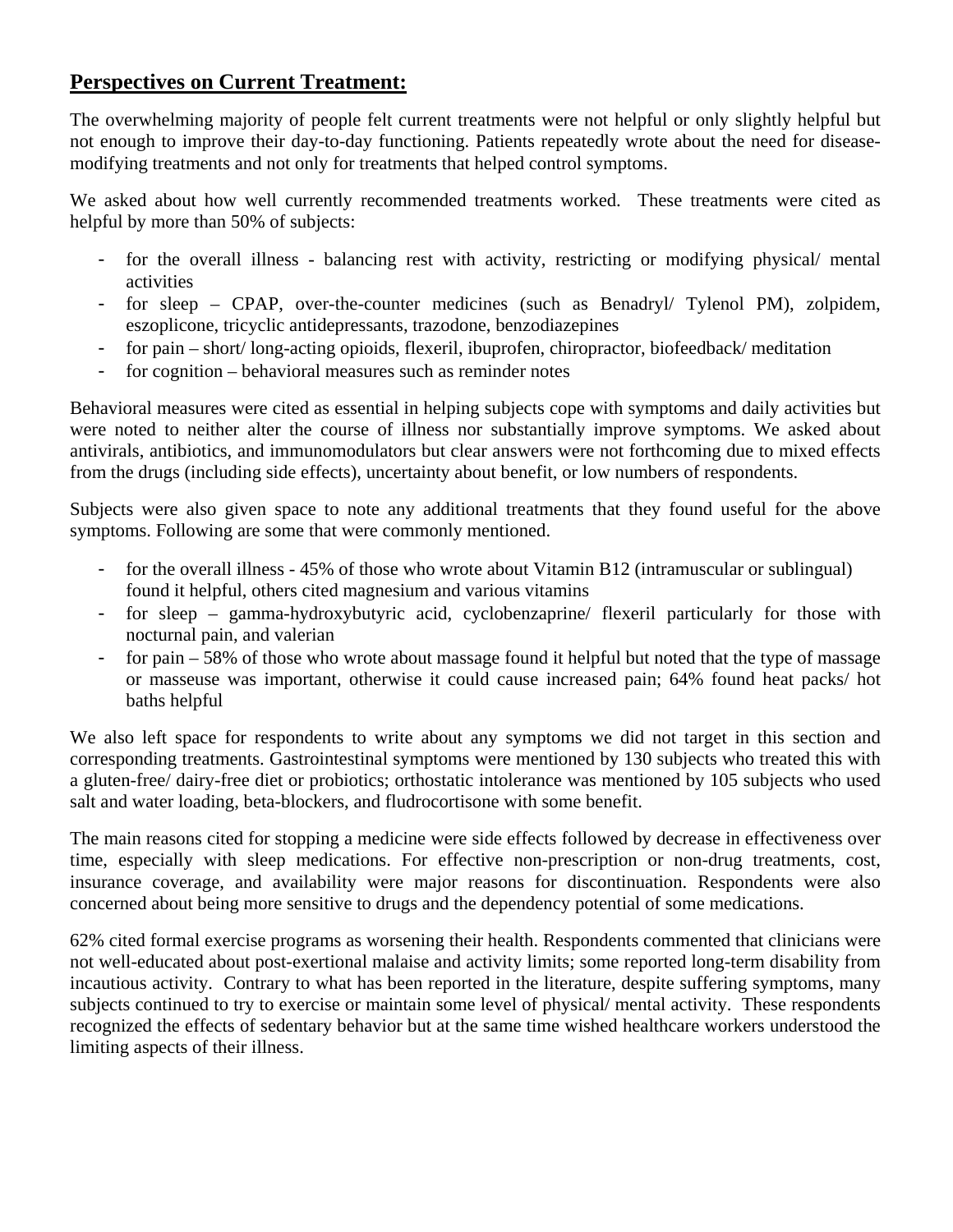## **Themes From Patient Comments to FDA:**

We asked subjects at the end of our survey if there was anything else they wanted to mentioned to the FDA. The following box summarizes common themes from the 244 comments submitted:

| <b>Other Comments (n=244)</b>                                             |
|---------------------------------------------------------------------------|
| ME/CFS is an extremely debilitating disease - many losing hope            |
| Lots of elderly patients with ME/CFS who have been sick for many years    |
| A few teen patients with ME/CFS - want research on pediatric ME/CFS       |
| Some do not want the term "CFS" anymore - name change desired             |
| Why hasn't there been a cure? Why is research money being wasted?         |
| When will drugs be approved?                                              |
| Want to try Ampligen                                                      |
| Don't focus on medications for individual symptoms                        |
| More research on treatment and drug development                           |
| Importance of supplements and possibility of insurance coverage           |
| Drugs' effects on patients who also have multiple chemical sensitivities  |
| More research on cause/biomarkers of illness - pathogens, autoimmune      |
| Educate doctors and healthcare workers                                    |
| Medications are too expensive and not covered by insurance or<br>Medicare |

## **Conclusions:**

1) There is a clear need for effective disease-modifying treatments, especially illustrated by the long duration of illness and very low level of functioning suffered by the respondents of this survey. Although fatigue was the top significant symptom, exacerbation of symptoms with mild activity, cognitive symptoms, and pain (all part of the 1994 Fukuda definition) were also deemed to be important by subjects. If a drug is to be marketed for ME/CFS overall and not only for a specific symptom, improvement in more than just fatigue should be required by the FDA.

2) Symptoms not included in the 1994 Fukuda definition of CFS, such as those affiliated with orthostatic intolerance and irritable bowel syndrome were cited by many subjects. There are currently drug trials addressing these conditions; perhaps FDA can provide incentives for these trials to include a subgroup of CFS patients if they fit the trial inclusion criteria otherwise.

3) 61% of respondents were bedridden during the worst part of their illness. Since most drug trials involving CFS have been clinic-based, the most severely affected have likely not been included. FDA should encourage drugs companies to consider addressing this population when designing trials, .e.g. including mobile blood draws or home-based assessments.

3). Contrary to the idea that all tests are normal in CFS patients, we found that 66% of our respondents had at least one abnormal test out of five commonly given to patients by ME/CFS specialists. Such tests can be used by pharmaceutical companies to objectively assess symptoms for study inclusion criteria or as outcomes measures.

4) Although no particular drug listed by us or cited by respondents emerged as a surprising blockbuster drug that could be re-purposed for overall use in ME/CFS, our table does provide some information that certain drugs might be more effective or less harmful for treating specific symptoms than others. This information might be useful for patients and clinicians. Furthermore, there were not enough respondents/ unambiguous answers to address how effective specific immunomodulators/ antivirals may be.

5) Use of complementary/ alternative treatments ranging from vitamin/ supplements is common as is low tolerance for "normal" drug doses. These factors should be considered when designing drug trials to decrease the chances of drug interactions and adverse effects.